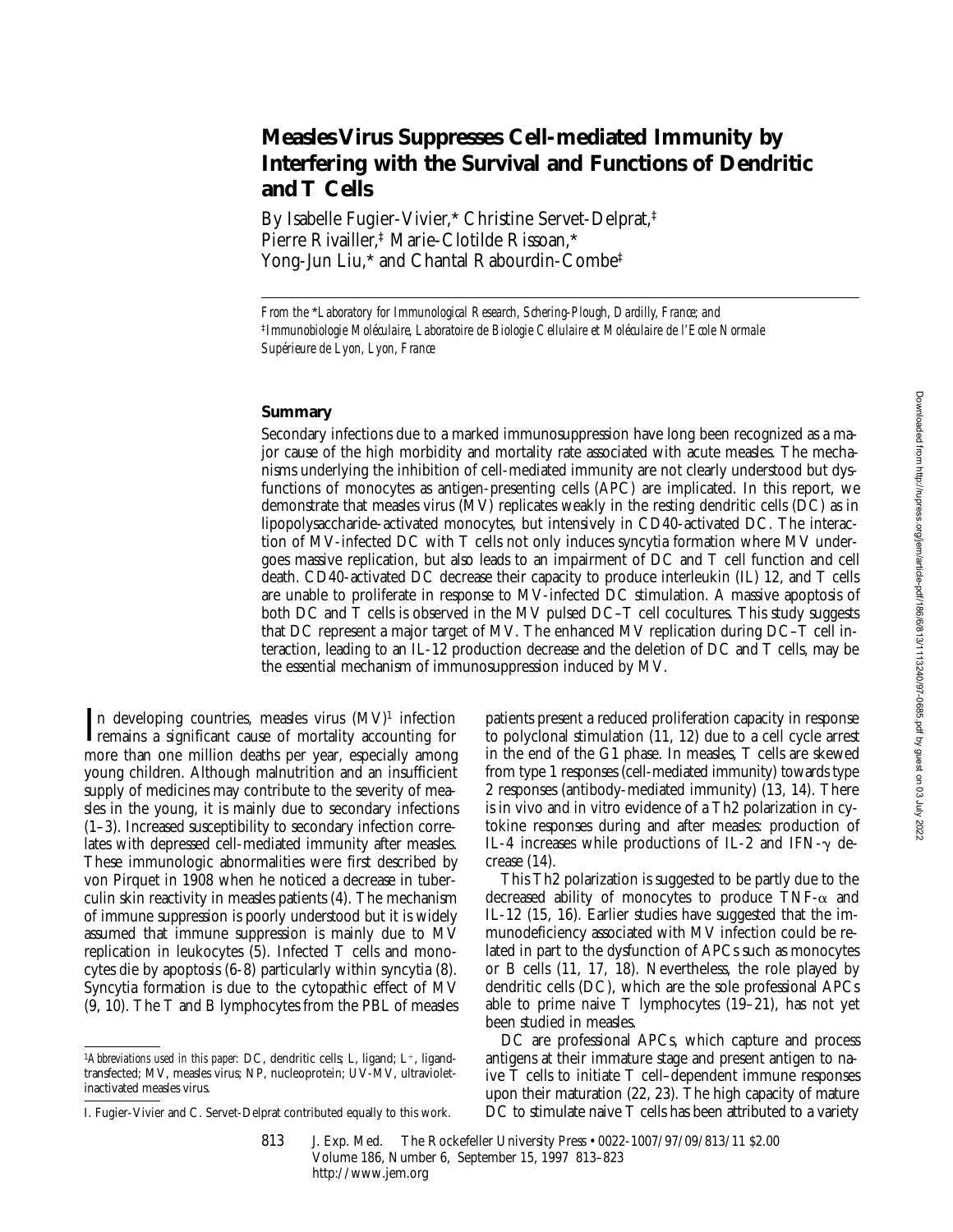of factors like the expression of MHC class II molecules, CD80, CD86, CD40, and diverse adhesion molecules, which may favor TCR engagement and costimulation (24–27).

In this study, we used DC, generated by culturing monocytes in the presence of GM-CSF and IL-4 (28, 29), to address the following questions: (*a*) Does MV infect DC as effectively as monocytes?; (*b*) Do MV-infected DC transmit infection to syngenic T cells?; (*c*) What are the factors which modulate MV replication in the host cells?; and (*d*) How does MV infection interfere with the survival and function of DC and T cells?

#### **Materials and Methods**

*Reagents.* Anti–human CD40-ligand (mAb LL2, generated by Dr. Cees van Kooten at Schering-Plough Laboratory for Immunological Research, Dardilly, France) and anti-CD46 (mAb 20.6, reference 30) were used at 5 and 10  $\mu$ g/ml final concentrations, respectively. The control antibody mAb 30N (Schering-Plough Laboratory for Immunological Research) was used at 10  $\mu$ g/ml.

*Cell Purifications.* Human peripheral blood was obtained from the Etablissement de Transfusion Sanguine (Lyon, France). Mononuclear cells were isolated by density gradient centrifugation using Ficoll/Hypaque, then centrifuged through a 50% Percoll gradient (Pharmacia Fine Chemicals, Uppsala, Sweden) for 20 min at 400 *g.* The light density fraction from the interface and the high density fraction from the pellet were recovered and incubated for 10 min at room temperature in 3% human serum– PBS. Monocytes were purified from the light density fraction by immunomagnetic depletion (Dynal, Oslo, Norway) using a cocktail of mAbs anti-CD19 (4G7 hybridoma, a gift from Dr. Ron Levy), CD3 (OKT3; American Type Culture Collection, Rockville, MD), and CD56 (NKH1, Coulter Corp., Miami, FL). The recovered monocytes were  $>91\%$  pure as shown by flow cytometry with anti-CD14–FITC (Immunotech, Marseille, France). T lymphocytes were purified, from the high density fraction, by immunomagnetic depletion using a cocktail of mAbs anti-CD19, anti-CD40 (Schering-Plough Research Institute), and anti-CD56 (Coulter), anti-CD14, anti-CD16, anti–HLA-DR, and anti–glycophorin A (Immunotech). After two rounds of depletion, T lymphocytes were  $>98\%$  pure as shown by flow cytometry with anti-CD3–FITC (Immunotech). As assessed by CD1a (Ortho Diagnostic Systems, Inc., Raritan, NJ) staining  $>95\%$ , DC can be generated in vitro after 6 d of culture of  $5 \times 10^5$  monocytes/ml plus 200 ng/ml GM-CSF and 50 U/ml IL-4 (Schering-Plough Research Institute) in 24-well flat-bottomed microtiter plates (Falcon Labware, Oxnard, CA).

*Cell Cultures.* All cultures were performed in 96-well flatbottomed microtiter plates in a total volume of 200  $\mu$ l and cultured in RPMI 1640 (Gibco Life Technologies, Inc., Grand Island, NY) supplemented with 10 mM Hepes (Gibco Life Technologies), 2 mM l-glutamine (Gibco Life Technologies), 40  $\mu$ g/ ml gentamicin (Schering-Plough, Levallois-Perret, France), and 10% FCS (Gibco Life Technologies). T cells were activated with a combination of 10 ng/ml PMA (Sigma Chemical Co., St. Louis, MO) and  $1 \mu g/ml$  ionomycin (Sigma Chemical Co.) for 6 h and monocytes were activated with 1 mg/ml LPS (*Escherichia coli* serotype O127:B8; Sigma Chemical Co.) overnight. After activation, cells were washed three times. Monocytes or DC alone were cultured at  $2 \times 10^5$  cells/well. In the T cell cocultures,  $10^5$ monocytes or DC per well were cultured together with 105 T

cells/well. In the murine fibroblast cocultures,  $2 \times 10^5$  monocytes or DC per well were cultured in the presence of  $4 \times 10^4$  irradiated (7,000 rads) fibroblastic L cells or CD40 ligand–transfected L cells or CD28 ligand-transfected L cells  $(CD40L<sup>+</sup>$  and CD28L<sup>+</sup> cells; provided by Dr Cees van Kooten, Schering-Plough Laboratory for Immunological Research and Dr. Lewis Lanier, DNAX Research Institute, Palo Alto, CA, respectively). 10 U/ml M-CSF (Genzyme Corp., Cambridge, MA) were added to the cultures containing monocytes. 200 ng/ml GM-CSF and 50 U/ml IL-4 were added to the cultures containing DC.

*MV Infection and Detection.* Monocytes and DC were infected with 0.1 PFU/cell of Vero cell–derived MV Hallé (Hallé strain is classified with the vaccine MV strain Edmonston, see reference 31), either with infectious virus or with neutralized virus by 254 nm ultraviolet rays for 30 min (UV-MV). After a 3-h incubation at  $37^{\circ}$ C, the cells were washed four times to be free of unattached virus. Then infected monocytes or DC were put in culture. Virus contents of culture supernatants were quantified by limiting dilution from 10 to 10 until  $10^{-10}$  on confluent Vero cells. A single plaque in the Vero cells confluent culture represents one PFU generated by an individual infectious virus.

*IL-12 Titration.* Cell-free culture supernatants were harvested at various time points. IL-12p70 was measured by a specific ELISA kit (R&D Systems, Minneapolis, MN), limit of sensitivity 5 pg/ml. Tests were carried out in triplicate and standard deviations are indicated in the figure legends.

*Proliferation Assay and Cell and Syncytia Counts.* Cell numbers were determined with trypan blue dye and syncytia numbers were counted in situ. DNA synthesis was assessed at different time points as indicated, after an 8-h pulse with 1  $\mu$ Ci [3H]TdR. Results were expressed as the mean cpm  $\pm$  SD of triplicate cultures.

*FACS Immunostaining.* After 15 min of permeabilization with 0.33% Saponin (Sigma Chemical Co.), cells were stained with anti-nucleoprotein (NP) viral protein provided by F. Wild (Institut Pasteur de Lyon, France; reference 32), followed by incubation with PE-labeled anti–mouse Ig (Immunotech). The ApopTag™ in situ apoptosis detection kit (S7110-KIT; Oncor Inc., Gaithersburg, MD) was used to detect apoptotic cells by fluorescence detection of digoxigenin-labeled genomic DNA. Anti-CD3, anti-CD14, and anti-DR–FITC-labeled mAbs used to verify the purity of T, monocytes, and DC, respectively, were from Immunotech.

*Immunoenzymatic Staining.* Cytospin preparations of  $7 \times 10^5$ cells were fixed in acetone for 10 min at  $4^{\circ}$ C. The slides were washed in PBS. Double staining was done using mouse IgG1 anti-CD3, anti-CD13, or anti–HLA-DR (Immunotech) and mouse IgG2a anti-NP. Mouse IgG1 antibodies were revealed by sheep anti–mouse IgG1 (The Binding Site, Birmingham, UK) followed by mouse antialkaline phosphatase–alkaline phosphatase complexes (APAAP technique; Dako S.A., Trappes, France). NP staining was revealed by sheep anti–mouse IgG2a-biotin (The Binding Site) followed by ExtrAvidin peroxidase (Sigma Chemical Co.). Alkaline phosphatase activity was first developed by Fast blue substrate; peroxidase activity was developed with AEC (Sigma Chemical Co.) substrate. Two slides were incubated with mouse IgG1 and IgG2a isotype control mAbs (Dako S.A.). All of the slides were washed in tap water before mounting in glycerol (Dako S.A.).

## **Results**

*MV Replicates in DC and Induces Syncytia Formation.* Both monocytes isolated from PBL and monocyte-derived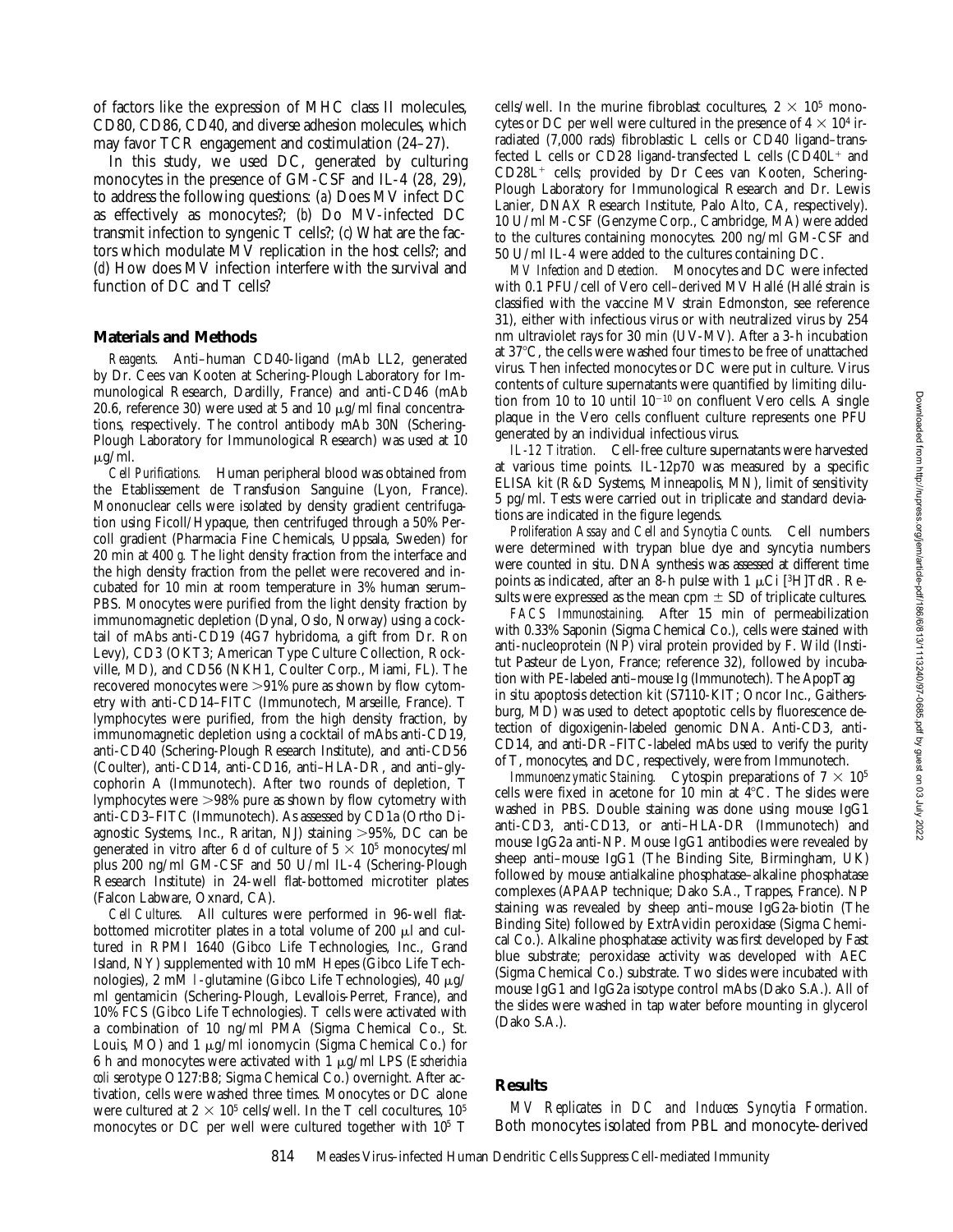

Figure 1. MV can replicate in DC as well as in monocytes. Kinetics of viral particle productions by  $10^6$  monocytes or by  $10^6$  DC pulsed with UV-MV or infected with MV. Infectious virus produced in the culture supernatants was quantified by the number of PFU on Vero cell lawn. Results are representative of six experiments. SD were  $<$ 10% of variation.

DC have been infected by the MV at 0.1 PFU/cell. According to the kinetics of viral particle productions, measured by the number of PFU (Fig. 1), the level of MV replication was equivalent in both populations and reached a maximum level at day 5. By immunochemistry on cytospins, the detection of MV-NP (which is the earliest viral protein produced) in both populations confirmed that MV could replicate in monocytes as well as in DC (Fig. 2, *A* and *B*) in vitro. The wild-type strain of MV, replicated as well as vaccinal strain (Hallé) (data not shown). We noticed the presence of syncytia only on the cytospins of MV-infected DC (Fig. 2 *B*) but not in MV-infected monocytes. Syncytia formation in DC cultures depended on virus replication, since no syncytia were observed in DC pulsed with UV-MV (Fig. 2 *A*).

*CD40–CD40 Ligand (CD40L) Interaction Induces a Burst of MV Production in DC–T Cell Cocultures.* To analyze how MV replication was affected during interactions between monocytes and T cells or DC and T cells, monocytes or DC were infected with MV, then cocultured for up to 7 d with syngenic T cells activated with PMA plus ionomycin. PFU was measured at day 5 of the cocultures (the peak time point of viral production). In the presence of T cells, the viral particle productions were greatly increased in both cultures (Fig. 3 *A*). While viral production in monocytes increased fourfold, viral production in DC increased 18 fold in the T cell cocultures.

To identify the signal(s) from activated T cells promoting measles replication in these cocultures, we used an anti-CD40L antibody which blocks CD40–CD40L interactions. Infected monocytes or DC were cultured with activated T cells plus anti-CD40L or with an irrelevant antibody (Fig. 3 *A*). At day 5, anti-CD40L blocked 38 and 45% of PFU productions within monocyte–T cell and DC–T cell cocultures, respectively. Although increased doses of anti-

CD40L antibody failed to completely inhibit the T cell– dependent increases of viral production in these cocultures,  $CD40L<sup>+</sup>$  L cells could replace activated T cells in promoting PFU production in DC or monocyte cocultures (Fig. 3, *B* and *C*). This suggested that the anti-CD40L antibody used might recognize one functional epitope of CD40L. Alternatively, other T cell–derived signals might be involved. However,  $CD28<sup>+</sup>$  L cells were not shown to promote MV production in DC or monocytes (data not shown).

The presence of activated  $T$  cells or  $CD40L<sup>+</sup>$  L cells increased both the size and the number of multinuclear syncytia in MV-infected DC cocultures (Fig. 2, *G* and *H*). The number of syncytia in  $DC-T$  cell or  $DC-CD40L^+$  L cell cocultures was 7–15-fold more than in DC cultured alone. The formation of syncytia in DC–T cell cocultures was partially inhibited by the anti-CD40L antibody (32– 43% of inhibition, data not shown). All syncytia contained viral particles as demonstrated by immunohistological staining of NP antigen (Fig. 2, *B*, *D*, and *F*). The infected DC displayed poor DC morphology and viability (compare Fig. 2, *D* and *F* with *C* and *E*).

*MV-infected DC Poorly Transmit Infection to T Cells.* To determine if DC transmit infection to T cells a double staining (anti-NP and anti-CD3) on cytospins of cocultured APCs–T cells was performed. We observed that in cocultures with DC or monocytes, only a few T cells contained NP, in contrast to many DC or monocytes (data not shown). To quantify the percentage of each infected cell type in these cocultures, double immunofluorescence stainings with anti-NP and anti–HLA-DR or anti-NP and anti-CD3 were performed on DC–T cell cocultures and the results were analyzed by flow cytometry (Fig. 4 *A*). At day 3 of coculture,  $38\%$  ( $38-44\%$ ,  $n = 5$ ) of DC and  $9\%$  ( $8.5-$ 10%,  $n = 5$ ) of T cells expressed NP. Similar observations were obtained from monocyte–T cell cocultures, where 40% (36–43%,  $n = 5$ ) of monocytes versus 8% (8–10%,  $n = 5$ ) of T cells express NP at day 3 of coculture. At the end of both cocultures, only 5–10% of the activated T cells expressed NP, whereas 45% of DC and 40% of monocytes were shown to express NP at day 5 of coculture (Fig. 4 *B*).

*MV Infection Induces DC and T Cells to Undergo Apoptosis.* In MV-infected APC–T cell cocultures, we noticed a precocious and significant decrease of viable cells, from 106 cells at the beginning of the cocultures to  $< 10<sup>4</sup>$  at the end (only DC used as APCs are shown in Fig. 5 *A*). By contrast, the UV-MV weakly affected cell viability in both monocytes or DC–T cell cocultures, with the number of cells remaining nearly the same as that of uninfected APC–T cell cocultures.

The decreased cell viability in MV-infected APC–T cell cocultures correlated with the absence of thymidine incorporation by T cells even at day 1 of coculture, when most of the cells were still alive (Fig. 5 *B*). UV-MV partially inhibited T cell proliferation (30%) induced by DC.

To understand mechanisms by which MV decreased viable cell number and thymidine incorporation of T cells, we looked at apoptosis by the TUNEL technique. In MVinfected monocytes or DC cultures,  $\sim$ 45% of cells under-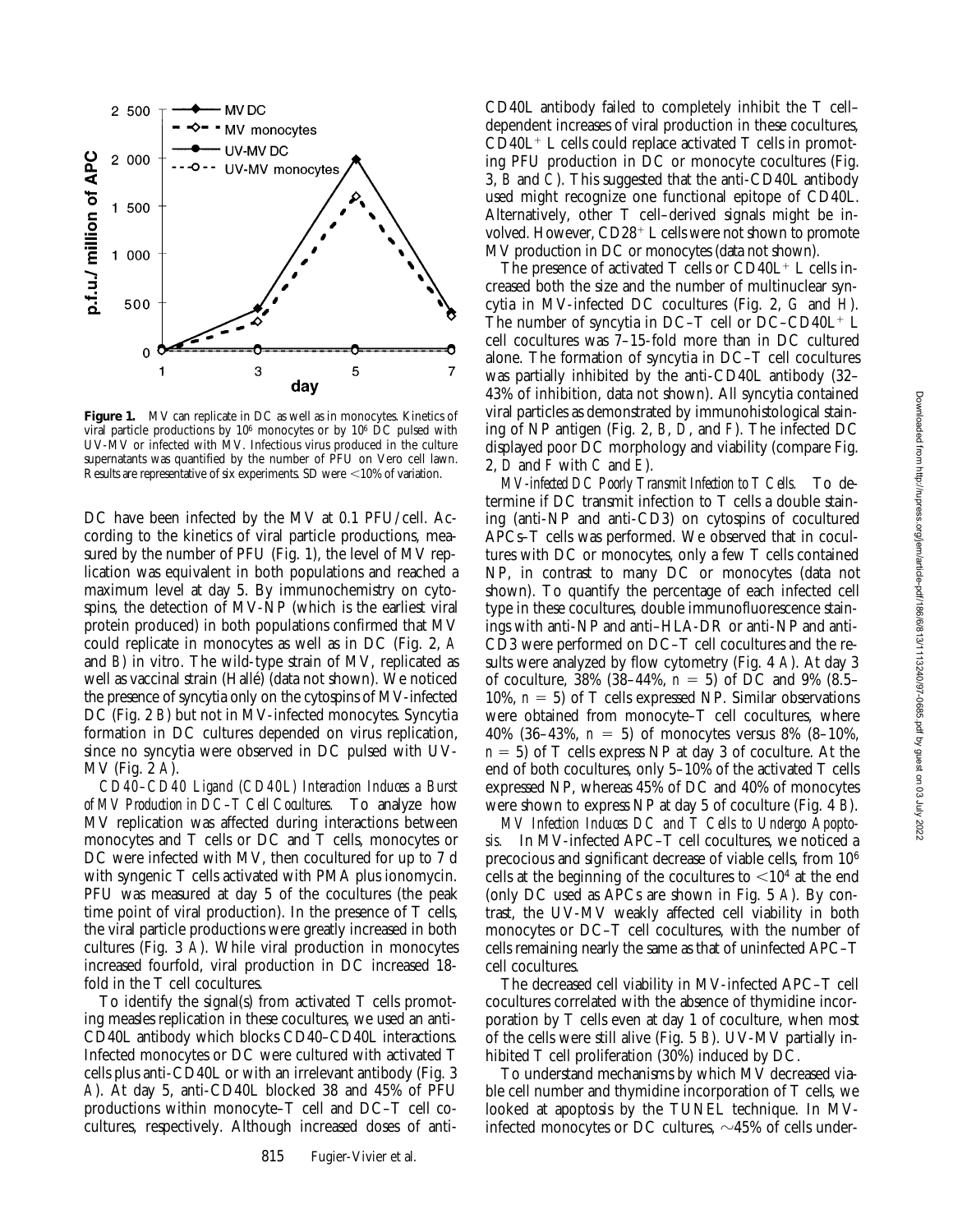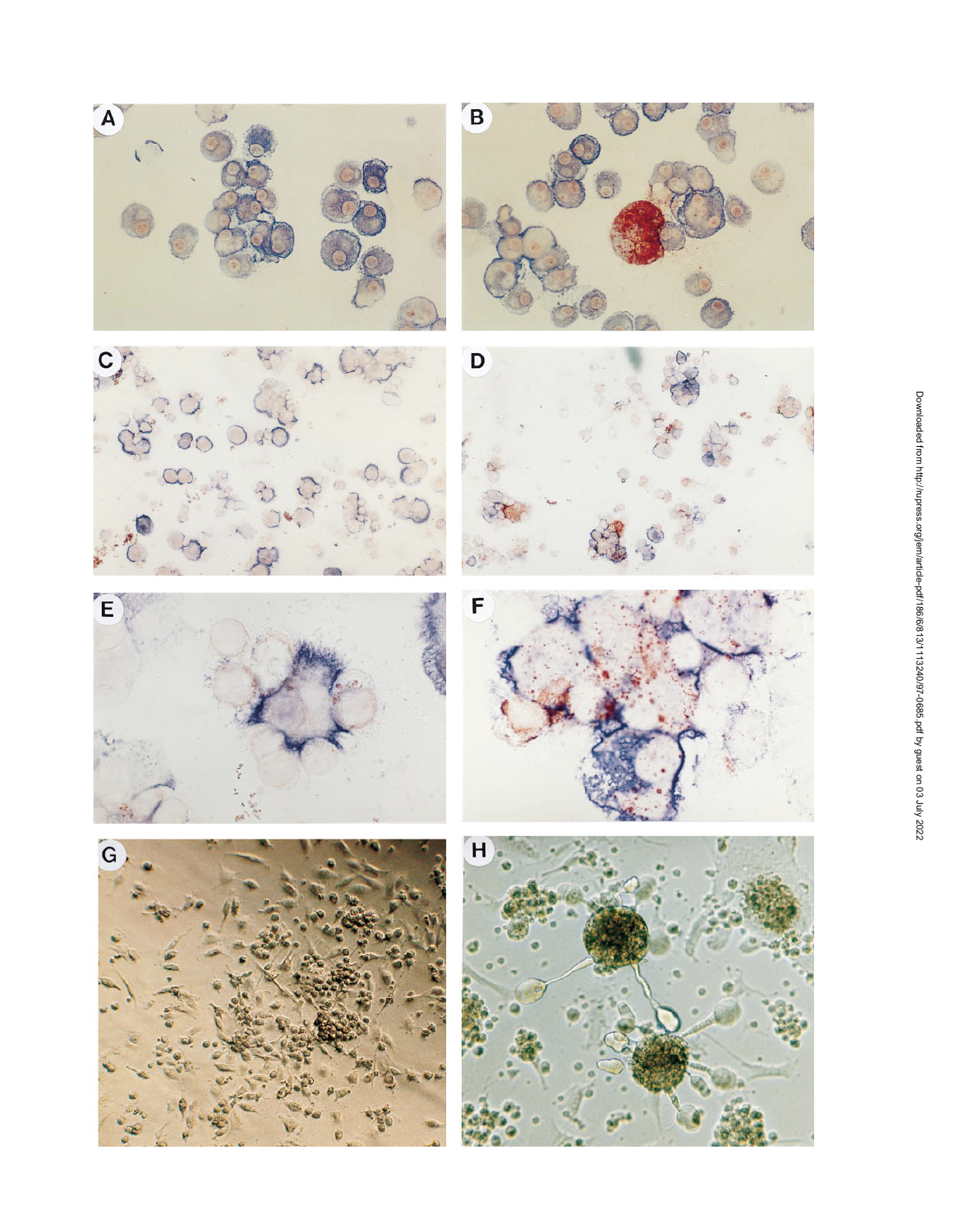

**Figure 3.** CD40–CD40L interaction induces a burst of MV production in MV DC–T cell cocultures. (*A*) Kinetics of PFU of 106 MV monocytes or MV DC without or with T cells, plus anti-CD40L mAb or antibody control. Results are representative of three experiments. SD was  $\lt 15\%$ . (*B* and *C*) Kinetics of MV productions by MV monocytes (*B*) or MV DC (*C*) in the presence of  $CD40L<sup>+</sup>$  L cells,  $CD28L^{+}$ , L cells or T cells. Results are representative of five experiments.  $SD$  was  $\lt 15\%$  of variation.

went apoptosis at the end of the cultures, whereas in the cocultures with activated T cells, the percentage of apoptotic APCs increased rapidly to reach 50% of cells at day 1 and 90% at day 7 (only the data using DC as APCs are shown in Fig. 6 *A*). This apoptosis was directly linked to the infection of the cells, as no apoptotic cells were detected in APCs pulsed with UV-MV. Noticeably, T cell apoptosis reached 65% at day 1 and 95% before the end of the coculture (only the results in DC-T cell coculture are shown in Fig. 6 *B*). This death was largely due to the viral replication, as the apoptosis background of uninfected activated T cells cultured alone or with UV-inactivated MV pulsed APCs was  $<20\%$ . In contrast to the ability of UV-MV to partially inhibit thymidine incorporation by T cells, UV-MV did not induce apoptosis of either DC or T cells. All

these data suggest that UV-MV can induce cycle arrest of T cells without inducing apoptosis.

By double staining of NP-expressing cells and of apoptotic cells, we further showed that of 98% of apoptotic T cells, only 6% had detectable NP expression (Fig. 6 *C*). In addition, 34 out of 82% of apoptotic APCs had detectable NP expression. In contrast, in the absence of T cells all apoptotic DC and apoptotic monocytes expressed NP.

*MV Infection Downregulates IL-12 Production by CD40 activated DC.* To determine if MV infection of human DC specifically downregulated IL-12 production as previously described in the case of MV-infected human monocytes (15), the kinetics of IL-12 production was measured by ELISA in culture supernatants of infected or noninfected DC. IL-12 production was detectable in culture su-

**Figure 2.** Immunochemical and morphological analyses of DC or DC–T cell cocultured with MV or UV-MV (*A* and *B*). At day 3, double stainings on UV-MV pulsed DC (*A*) and on MV-infected DC (*B*) were performed with anti-NP (*red*) and anti–HLA-DR (*blue*). NP can be localized in the nuclei, but is strongly expressed in the cytoplasm where the virus replicates, particularly in syncytia. (*C*–*F).* At day 3, anti-NP (*red*) and anti–HLA-DR (*blue*) stainings were performed on UV-MV DC-T cells cocultured  $(C \text{ and } E)$  and on MV DC–T cells cocultured  $(D \text{ and } F)$ .  $(G \text{ and } H)$  On CD40L<sup>+</sup> L cells, syncytia were observed only with MV DC (*H*) and not with UV-MV DC (*G*). Original magnifications, *A* and  $B \times 400$ ; *C* and  $D \times 200$ ; *E* and  $F \times 1000$ ; *G* and  $H \times 100$ .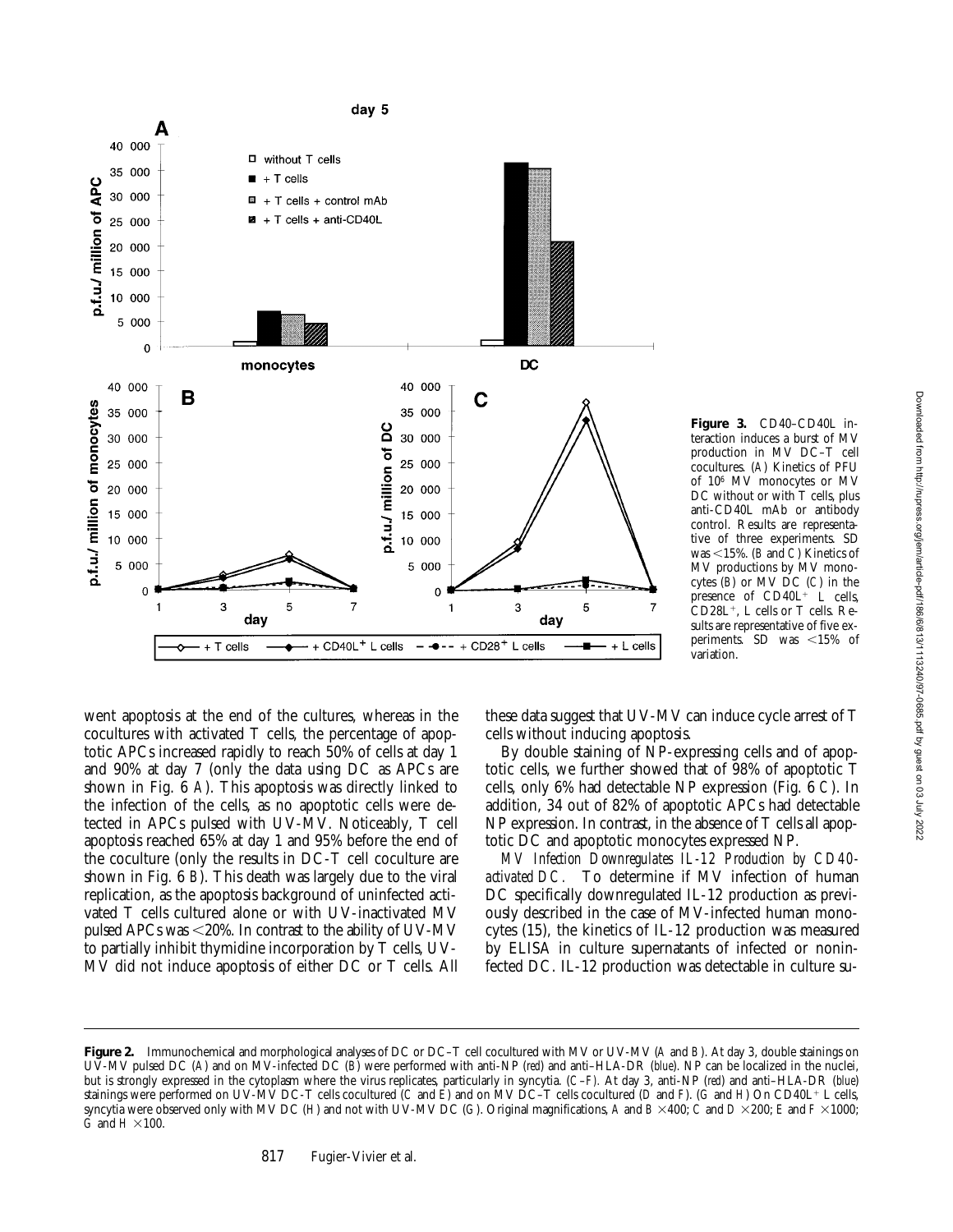

Figure 4. Percentages of NP<sup>+</sup> cells in MV DC–T cell cocultures. (A) At day 3, FACS<sup>®</sup> analysis of  $NP^+$  DC and  $NP^+$  T cells by FITC-anti–HLA-DR/PE–anti-NP and by FITC–anti-CD3/ PE-anti-NP stainings, respectively. Quad limits were positioned on the negative control which showed a higher autofluorescence in DC than in T cells. (*B*) Summary of the FACS analysis of the  $NP^+$  cells in MV APC–T cell cocultured up to 5 d. Results are representative of five experiments.

pernatants from DC cocultured with either activated T cells (Fig. 7 *A*) or  $CD40L<sup>+</sup>$  L cells (Fig. 7 *B*). As anti-CD40L antibody mostly abrogated IL-12–induced production, the essential role of CD40 triggering for IL-12 production by DC was confirmed (33). In these culture conditions, monocytes did not produce detectable IL-12.

The IL-12 production of DC induced by activated T cells or  $CD40L<sup>+</sup>$  L cells was downregulated by adding MV (77% of the total production at day 3, 65% at day 5, 63% at day 7) and by adding UV-MV (23% at day 3, 30% at day 5, 30% at day 7) (Fig. 7, *A* and *B*). Interestingly, UV-MV, which did not induce apoptotic cell death, inhibited IL-12 production by 20–30%, suggesting that the inhibition of IL-12 production was not merely due to cell death.

#### **Discussion**

We have demonstrated the permissivity of DC to MV infection in vitro. Whereas the level of MV replication in DC is low, MV replication can be boosted by a DC–T cell interaction. Thus, DC may capture MV at its site of entry in mucosa surfaces, then migrate to the T cell areas of lymphoid organs, where DC present immunogenic peptides to naive T lymphocytes. This DC–T cell interaction allows MV to undergo a massive replication, notably in syncytia. One of the key molecules which promotes MV replication was shown to be CD40 ligand, an important molecule for DC activation and maturation (29, 34, 35). The massive MV replication mainly occurred in CD40-activated DC, but not in T cells. However, T cell proliferation function was profoundly affected. The proliferation of T cells was more inhibited with the infectious MV than with the UV-MV. Interestingly, our data support the previous observations demonstrating that the inhibition of T cell proliferation was not the direct result of MV infection of T cells, but was due to other cell types being infected by MV within the blood (36, 37). Our study suggests that DC in the MVinfected autologous PBL may be responsible for the induction of the arrest of T cell proliferation. T cells as well as DC were induced to undergo apoptosis by MV directly (by cell infection) or indirectly (without detectable cell infection). Previous studies have also shown the immunological unre-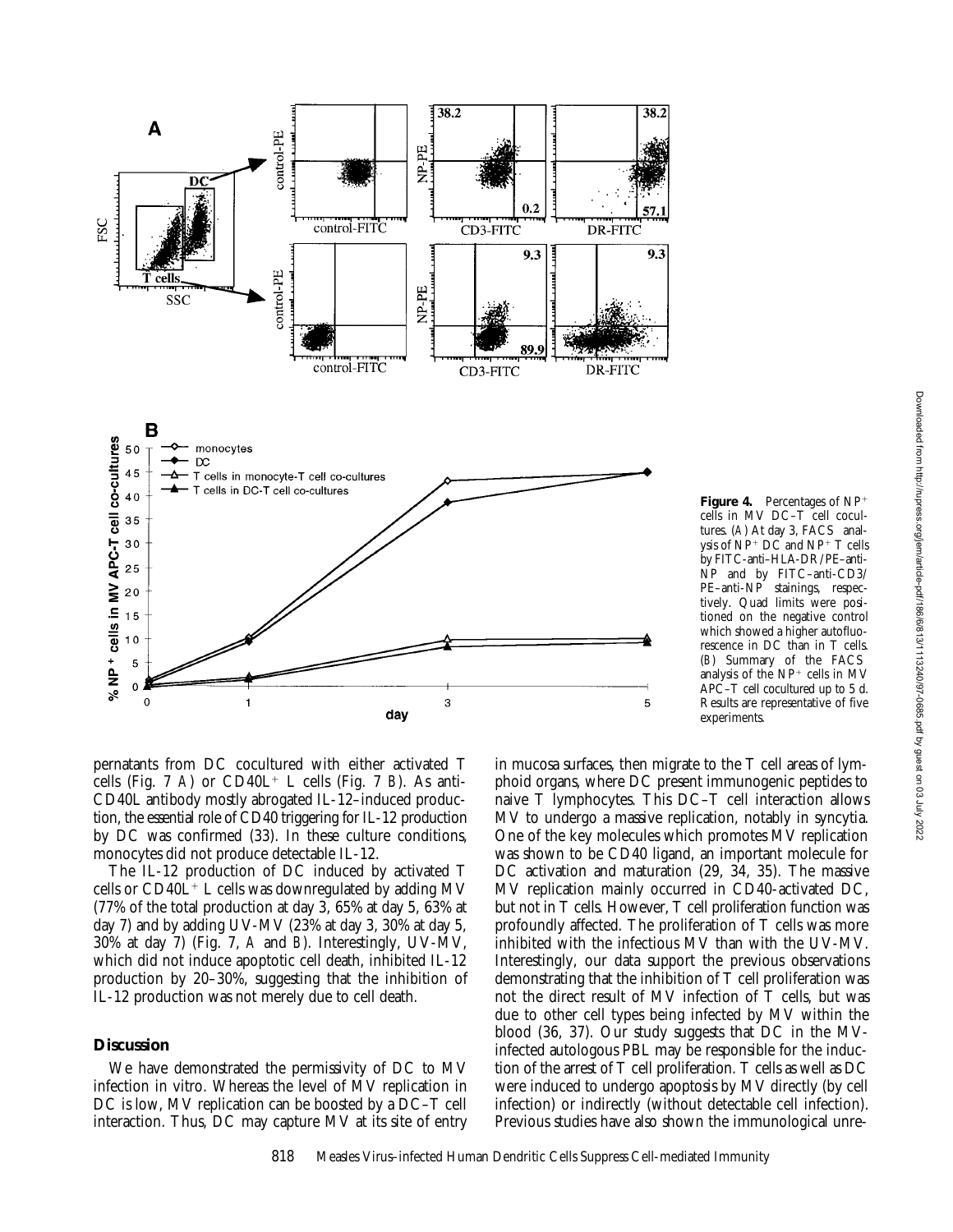

**Figure 5.** Number of viable cells and thymidine incorporation by T cells in DC–T cell cocultures without or with UV-MV or MV. (*A*) Kinetic of cell viability in DC–T cell cocultures. DC have been uninfected, pulsed with UV-MV, or infected with MV DC. (*B*) Kinetic of thymidine incorporation by T cells cultured alone or with uninfected DC, UV-MV DC, or MV DC. Results are representative of three experiments. SD  $was < 10\%$ .

sponsiveness and apoptotic cell death of T cells in MV infection (7). This induction of apoptosis may account for the mechanisms underlying the immunosuppression induced in MV patients (11, 12, 38, 39), but cannot fully explain the impairment of T cell proliferation activity, as UV-MV induces an inhibition of T cell proliferation without inducing apoptosis. It has been proposed that the mechanism of MV-induced immunosuppression may be due to the interaction of uninfected lymphocytes with MV hemagglutinin and/or fusion proteins expressed on the surface of an infected APC which then lead APCs to deliver a negative transmembrane signal to the responding T cells, which then arrests their proliferation. The ligand(s) on the uninfected T cells are unknown. We propose that members of the TNF family (for review see reference 40) may be upregulated on DC after MV infection, which may induce a paracrine-killing of T cells and an autocrine-killing of DC. Moreover, since apoptosis was observed in all MV-infected DC, upregulation of apoptosis inducing molecules also occurs in the absence of  $\overline{T}$  cells. A small percentage of DC and T cells seems to be resistant to MV infection and to MV-induced apoptosis in vitro. These refractory cells may account for the recovery from measles infection. MV, both infectious and UV-inactivated, was shown to inhibit IL-12 production by CD40-activated DC. This may explain why decreases in cellular Th1 responses and increases in humoral Th2 responses in measles patients, often insufficient to defeat a viral infection, are observed.

Previous studies have shown that monocytes play a key role in MV infection and in the decrease of cell-mediated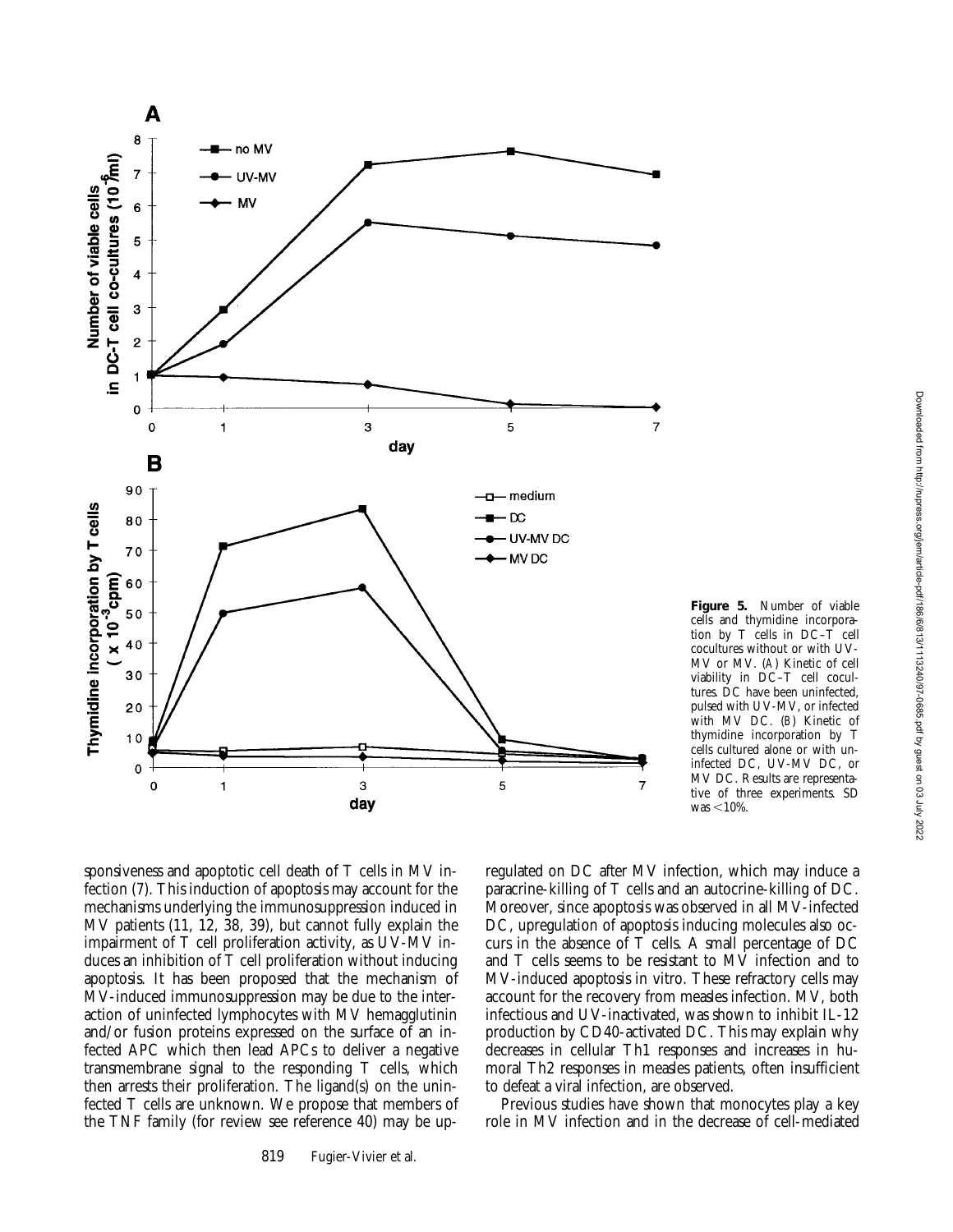



- MV DC-T cell co-cultures

UV-MV DC-T cell co-cultures

MV<sub>DC</sub>

UV-MV DC

Α

100

90

80

70 60

50

be the privileged target for the cytopathic effects of MV infection. MV infection was shown to downregulate IL-12 production by monocytes induced by LPS and IFN- $\gamma$  (15). Here we showed that MV also downregulates IL-12 production by DC induced CD40-ligand. This represents a key factor contributing to the Th2 polarization observed in MV-infected patients.

MV replication in DC–T cell cocultures shared many features with HIV replication in DC–T cell cocultures: (*a*) only a small amount of HIV is needed to infect DC; (*b*) low levels of infected- DC can initiate extensive HIV-1 replication in cocultures with memory T cells, or activated T cells (45–47); (*c*) CD40L expressed on activated T cells may contribute to the DC-dependent HIV replication (47). However, CD28 on T cells was shown to play a role in the DC-dependent HIV replication, and in our experiments MV replication by DC was not modulated by CD28 ligation. (*d*) The conjugation of DC and T cell types leads to syncytia formation which may facilitate viral replication (45, 46, 48). More recently, the mechanism by which syncytia promotes HIV replication has been suggested: a syncytium formation allows active NF-kB from the dendritic cells to conjugate with Sp-1 from the T cells, this combination being possibly involved in the acceleration of viral replication within the heterokaryon (49). It will be interesting to investigate if similar mechanisms exist in the MVinduced syncytia. (*e*) HIV-1–infected monocytes promote uninfected T cells to undergo apoptosis in the presence of antigen stimulation (50). (*f*) Finally, both HIV and MV

ments.

- MV DC-T cell co-cultures

medium

UV-MV DC-T cell co-cultures

5 6  $\overline{7}$ 

в

100

 $\boldsymbol{v}$ 

90

80

 $70$ 

60

50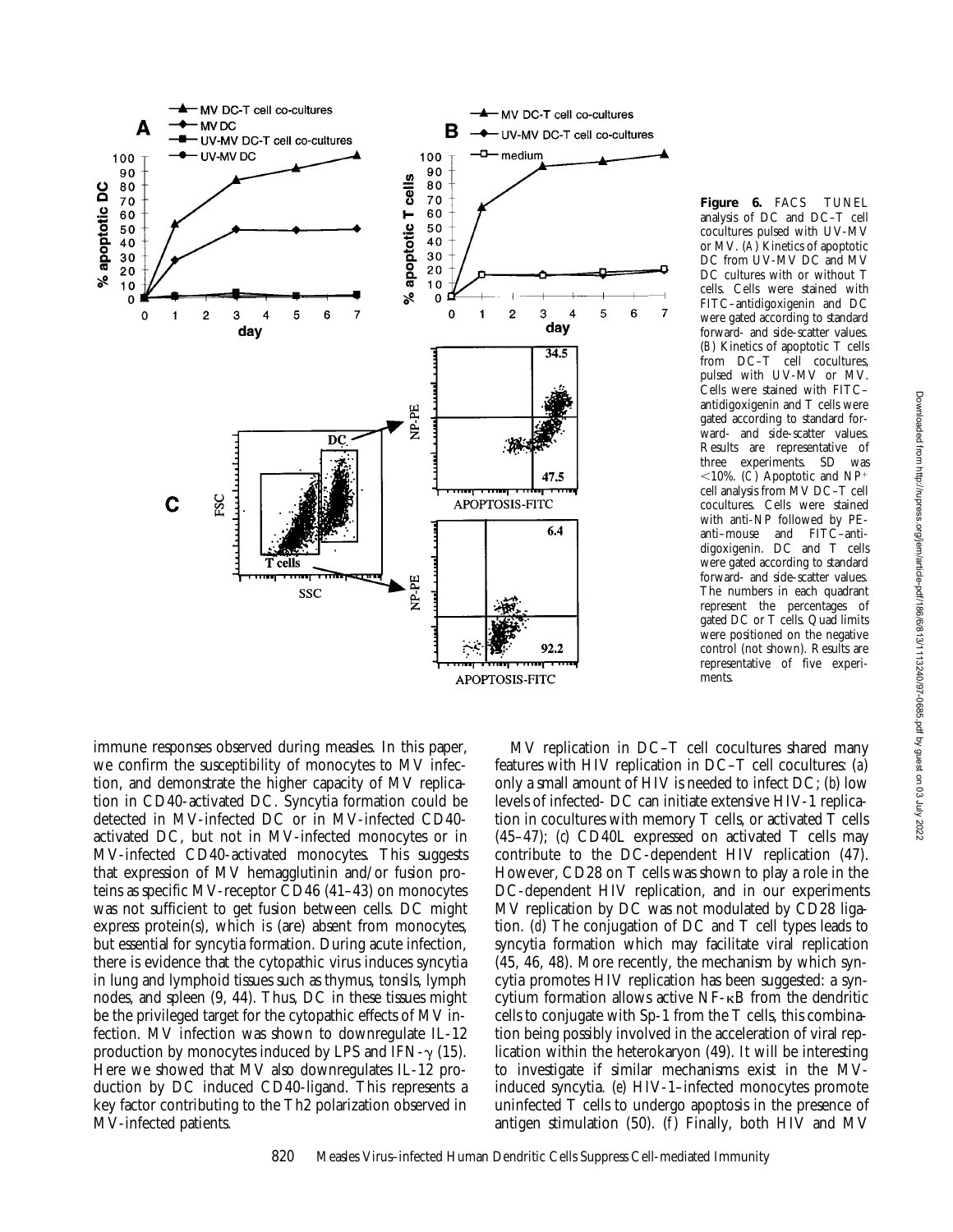

**Figure 7.** Kinetics of IL-12 production by CD40-activated DC. IL-12 production of DC supernatants has been measured by specific ELISA at various time points. (*A*) In cocultures with T cells, DC were uninfected, pulsed with UV-MV, or infected with MV in the presence or absence of mAb anti-CD40L. (*B*) Uninfected DC, UV-MV DC, or MV DC were cultured with  $CD40L<sup>+</sup>$  L cells. Results are representative of six experiments. SD was  $<$ 10%.

could induce T cell anergy, deletion, and functional polarization to Th2 (for review see reference 51).

The progression to AIDS seems due to the impairment of the immunological microenvironment to maintain the capacity for renewal of a balanced, competent Th -cell

population. In this context, it will be extremely important to understand the molecular and cellular basis of how MV patients recover from initial immunosuppression occurring both at the DC and T cell levels.

We thank Dr. J. Chiller for his support; Dr. E. Bates, Dr. F. Fossiez, Dr. C. Arpin, and O. de Bouteiller for critical reading of the manuscript; Mrs. I. Durand for FACS® settings; and Mrs. S. Bonnet-Arnaud and Mrs. M. Vatan for editorial assistance.

This work was supported by Schering-Plough, by institutional grants from the Centre National de la Recherche Scientifique, and from Ministère de l'Education Nationale, de l'Enseignement supérieur et de la Recherche and by additional supports from Association pour la Recherche sur le Cancer (CRC 6108) and Ligue Nationale Contre le Cancer (CRC).

Address correspondence to Professor Chantal Rabourdin-Combe, Immunobiologie Moléculaire, Laboratoire de Biologie cellulaire et Moléculaire de l'Ecole Normale Supérieure de Lyon, Unité mixte de Recherche UMR49, C.N.R.S./E.N.S./laboratoire associé I.N.R.A., 69364 Lyon cedex 07, France. Phone: 33-4-72-72-80-16; FAX: 33-4-72-72-86-86; E-mail: Chantal.Rabourdin-Combe@ens-lyon.fr

*Received for publication 23 April 1997 and in revised form 11 July 1997.*

821 Fugier-Vivier et al.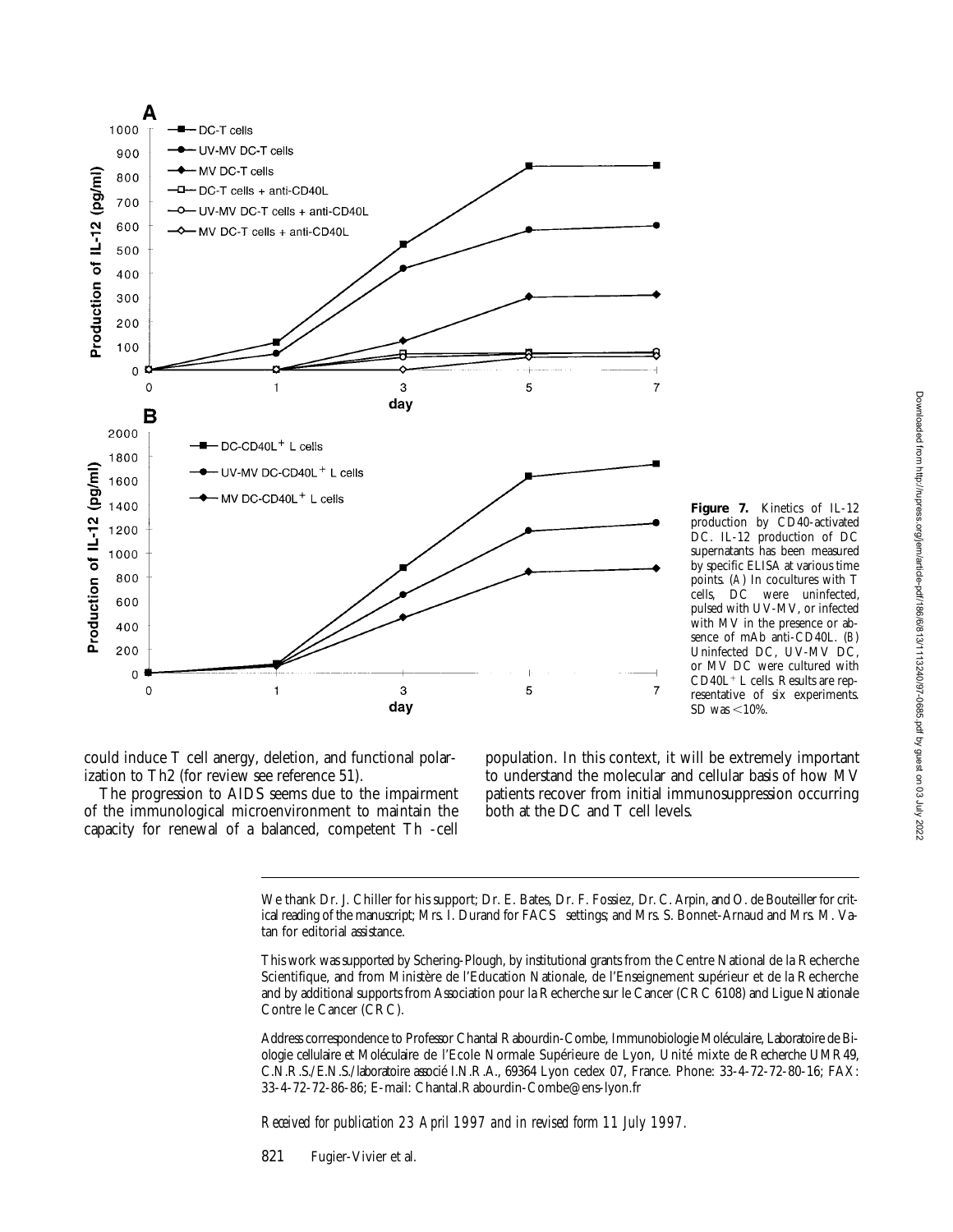- 1. Beckford, A.P., R.O.C. Kaschula, and C. Stephen. 1985. Factors associated with fatal cases of measles: a retrospective autopsy study. *S. Afr. Med. J.* 68:858–863.
- 2. Coovadia, H.M., A. Wesley, and P. Brain. 1978. Immunologic events in acute measles influencing outcome. *Arch. Dis. Child.* 53:861–867.
- 3. Tamashiro, V.G., H.H. Perez, and D.E. Griffin. 1987. Prospective study of the magnitude and duration of changes in tuberculin reactivity during complicated and uncomplicated measles. *Pediatr. Infect. Dis. J.* 6:451–454.
- 4. Von Pirquet, C.P. 1908. Das Verhalten der kutanen tuberculin Reaktion Während der Masern. *Dtsch. Med. Wochenschr.* 34:1297–1300.
- 5. Joseph, B.S., P.W. Lampert, and M.B.A. Oldstone. 1975. Replication and persistence of measles virus in defined subpopulations of human leukocytes. *J. Virol.* 16:1638–1649.
- 6. Auwaerter, P.G., H. Kaneshima, J.M. McCune, G. Wiegand, and D.E. Griffin. 1996. Measles virus infection of thymic epithelium in the SCID-hu mouse leads to thymocyte apoptosis. *J. Virol.* 70:3734–3740.
- 7. Addae, M.M., Y. Komada, X.L. Zhang, and M. Sakurai. 1995. Immunological unresponsiveness and apoptotic cell death of T cells in measles virus infection. *Acta Paediatr. Jpn.* 1995:308–314.
- 8. Esolen, L.M., S.W. Park, M. Hardwick, and D.E. Griffin. 1995. Apoptosis as a cause of death in measles virus-infected cells. *J. Virol.* 69:3955–3957.
- 9. Enders, J.F., and T.C. Peebles. 1954. Propagation in tissue cultures of cytopathogenic agents from patients with measles. *Proc. Soc. Exp. Biol. Med.* 86:277–286.
- 10. Heneen, W.K., W.W. Nichols, A. Levan, and E. Norrby. 1966. Studies on syncytia formation in a cell line (LU 106) of human origin after treatment with measles virus. *Hereditas (Lund.).* 57:369–372.
- 11. McChesney, M.B., J.H. Kehrl, A.S. Valsamakis, A.S. Fauci, and M.B.A. Oldstone. 1987. Measles virus infection of B lymphocytes permits cellular activation but blocks progression through the cell cycle. *J. Virol.* 61:3441–3447.
- 12. McChesney, M.B., A. Altman, and M.B.A. Oldstone. 1988. Suppression of T lymphocyte function by measles virus is due to cell cycle arrest in G1. *J. Immunol.* 140:1269–1273.
- 13. Ward, B.J., R.T. Johnson, A. Vaisberg, A. Jauregui, and D.E. Griggin. 1990. Cytokine production in vitro and the lymphoproliferative defect of natural measles infection. *Clin. Immunol. Immunopathol.* 55:315–326.
- 14. Ward, B.J., and D.E. Griffin. 1993. Differential CD4 T-cell activation in measles. *J. Infect. Dis.* 168:275–281.
- 15. Karp, C.L., M. Wysocka, L.M. Wahl, J.M. Ahearn, P.J. Cuomo, B. Sherry, G. Trinchieri, and D.E. Griffin. 1996. Mechanism of suppression of cell-mediated immunity by measles virus. *Science (Wash. DC).* 273:228–231.
- 16. Leopardi, R., R. Vainionpää, M. Hurme, P. Siljander, and A.A. Salmi. 1992. Measles virus infection enhances IL-1  $\beta$ but reduces tumor necrosis factor- $\alpha$  expression in human monocytes. *J. Immunol.* 149:2397–2401.
- 17. Esolen, L.M., B.J. Ward, T.R. Moench, and D.E. Griffin. 1993. Infection of monocytes during measles. *J. Infect. Dis.* 168:47–52.
- 18. Salonen, R., J. Ilonen, and A. Salmi. 1988. Measles virus infection of unstimulated mononuclear cells in vitro: antigen expression and virus production preferentially in monocytes. *Clin. Exp. Immunol.* 71:224–228.
- 19. Flechner, E.R., P.S. Freudenthal, G. Kaplan, and R.M. Steinman. 1988. Antigen-specific T lymphocytes efficiently cluster with dendritic cells in the human primary mixed-leukocyte reaction. *Cell. Immunol.* 111:183–195.
- 20. Freudenthal, P.S., and R.M. Steinman. 1990. The distinct surface of human blood dendritic cells, as observed after an improved isolation method. *Proc. Natl. Acad. Sci. USA.* 87: 7698–7702.
- 21. Bhardwaj, N., S.M. Friedman, B.C. Cole, and A.J. Nisanian. 1992. Dendritic cells are potent antigen-presenting cells for microbial superantigens. *J. Exp. Med.* 175:267–273.
- 22. Steinman, R.M. 1991. The dendritic cell system and its role in immunogenicity. *Annu. Rev. Immunol.* 9:271–296.
- 23. Austyn, J.M. 1996. New insights into the mobilization and phagocytic activity of dendritic cells. *J. Exp. Med.* 183:1287– 1292.
- 24. Inaba, K., M. Witmer-Pack, M. Inaba, K.S. Hathcock, H. Sakuta, M. Azuma, H. Yagita, K. Okumura, P.S. Linsley, S. Ikehara, et al. 1994. The tissue distribution of the B7-2 costimulator in mice: abundant expression on dendritic cells in situ and during maturation in vitro. *J. Exp. Med.* 180:1849– 1860.
- 25. Caux, C., and J. Banchereau. 1996. In vitro regulation of dendritic cell development and function. *Blood Cell Biochem.* 7:263–301.
- 26. Cella, M., F. Sallusto, and A. Lanzavecchia. 1997. Origin, maturation and antigen presenting function of dendritic cells. *Curr. Opin. Immunol.* 9:10–16.
- 27. Springer, T.A. 1990. Adhesion receptors of the immune system. *Nature (Lond.).* 346:425–434.
- 28. Romani, N., S. Gruner, D. Brang, E. Kampgen, A. Lenz, B. Trockenbacher, G. Konwalinka, P.O. Fritsch, R.M. Steinman, and G. Schuler. 1994. Proliferating dendritic cell progenitors in human blood. *J. Exp. Med.* 180:83–93.
- 29. Sallusto, F., and A. Lanzavecchia. 1994. Efficient presentation of soluble antigen by cultured human dendritic cells is maintained by granulocyte/macrophage colony–stimulating factor plus interleukin 4 and downregulated by tumor necrosis factor-a. *J. Exp. Med.* 179:1109–1118.
- 30. Naniche, D., T.F. Wild, C. Rabourdin-Combe, and D. Gerlier. 1992. A monoclonal antibody recognizes a human cell surface glycoprotein involved in measles virus binding. *J. Gen. Virol.* 73:2617–2624.
- 31. Rima, B.K., J.A. Earle, R.P. Yeo, L. Herlihy, K. Baczko, V. Ter Meulen, J. Carabana, M. Caballero, M.L. Celma, and R. Fernandez-Munoz. 1995. Temporal and geographical distribution of measles virus genotypes. *J. Gen. Virol.* 76:1173– 1180.
- 32. Giraudon, P., and T.F. Wild. 1981. Monoclonal antibodies against measles virus. *J. Gen. Virol.* 54:325–332.
- 33. Kato, T., R. Hakamada, H. Yamane, and H. Nariuchi. 1996. Induction of IL-12 p40 messenger RNA expression and IL-12 production of macrophages via CD40-CD40 ligand interaction. *J. Immunol.* 156:3932–3938.
- 34. Alderson, M.R., R.J. Armitage, T.W. Tough, L. Strockbine, W.C. Fanslow, and M.K. Spriggs. 1993. CD40 expression by human monocytes: regulation by cytokines and activation of monocytes by the ligand for CD40. *J. Exp. Med.* 178:669– 674.
- 35. Van Kooten, C., and J. Banchereau. 1997. Immune regulation by CD40–CD40-L interactions. *Front. Biosci.* 2:358– 368.